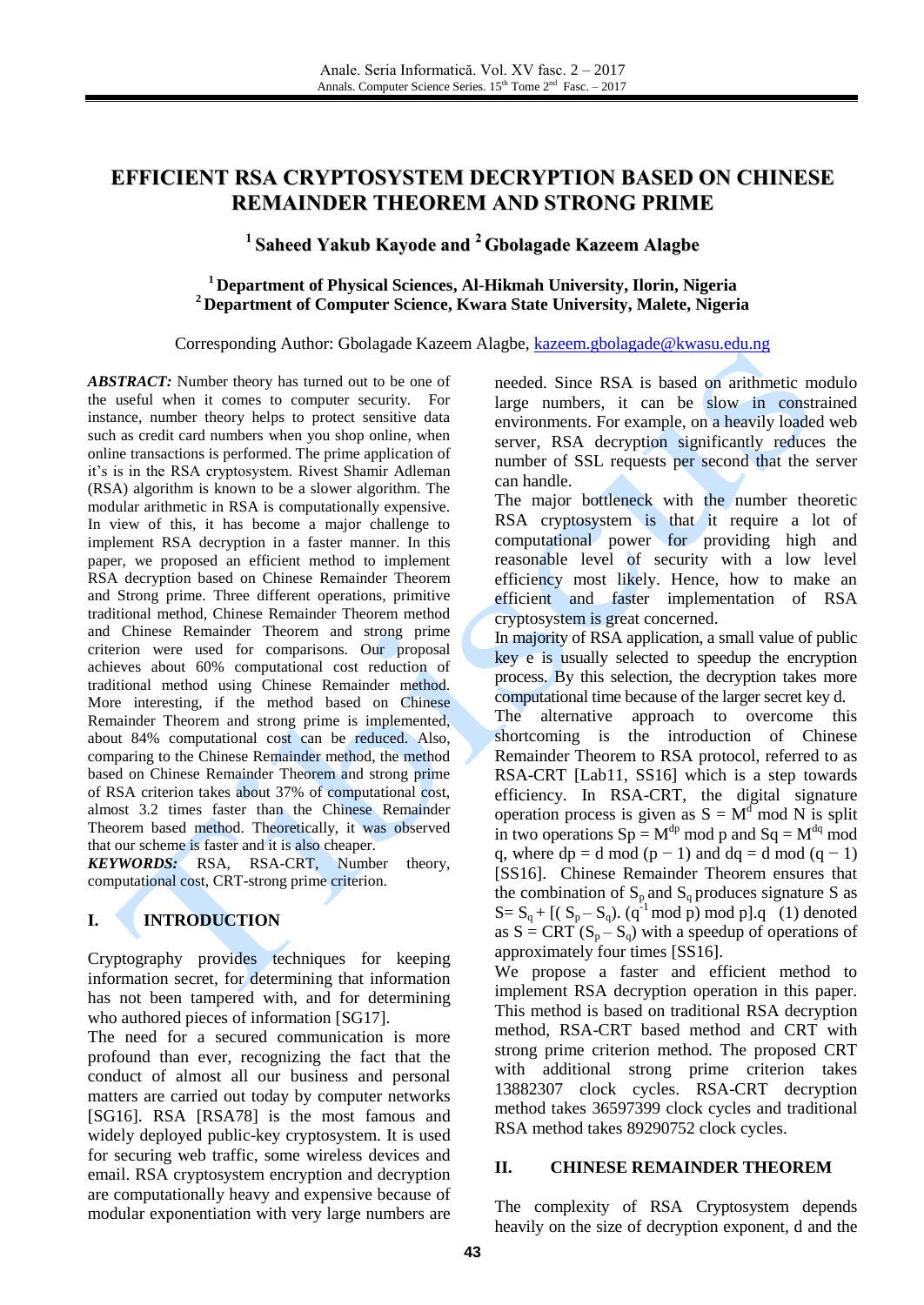modulus, n regarding the decryption process. This exponent indicates the number of modular multiplication that is needed to perform the exponentiation. An approach that has become a cornerstone technique to reduce the size of both d and n is an ancient Chinese Remainder Theorem [AB97].

### **Theorem 1:**

Let  $m_1$ ,  $m_2$ ,.....  $m_n$  be a pairwise relatively prime. That is gcd  $(m_i, m_j) = 1$ , for all i and j less than or equal to *n* where  $i \neq j$ . Then, the system of congruences

 $X \equiv a_1 \pmod{m_1}$  $X \equiv a_2 \pmod{m_2}$ **:**  $X \equiv a_n \pmod{m_n}$ 

has a unique solution modulo the integer  $m_1, m_2, \ldots, m_n$ . Further, if  $M_j = \prod_{i=1}^n/m_j$ 

and  $Z_i$  is a solution of  $M_i$   $z_i \equiv a_i \pmod{m_i}$  for each j, then the solution is stated by

$$
X=\sum_{j=1}^n M_j z_j.
$$

Now the special case of Chinese Remainder Theorem with two factors is shown here.

This theorem is mostly used in implementation of the RSA cryptosystem decryption operation.

#### **Theorem 2 [Dav03]:**

Let  $p$  and  $q$  be two numbers (co-prime positive integer) where  $gcd(p,q) = 1$ . If  $a \equiv b \pmod{p}$  and  $a \equiv$ b(mod q), then we have  $a \equiv b \pmod{pq}$ .

# **III. EFFICIENT DECRYPTION METHOD**

The prime factors p and q of modulus n in RSA cryptosystem has to be strong prime, in order to make the cryptosystem secure. It is reasonable that the private key party knows the prime factors of p-1,  $p+1$ ,  $q-1$  and  $q+1$ . The proposed decryption approach is specifically on the CRT with additional strong prime criterion. The private key (decryption key) holder performs the decryption procedure;  $C<sup>d</sup>$ mod n by our proposed method.

**Step one:** Factor  $p-1$ ,  $p+1$ , $q-1$  and  $q+1$  to get their prime factors. Let's assume that moduli  $p-1$ ,  $p+1$ , $q-1$ 1 and  $q + 1$  be expressed as follows;

$$
p - 1 = \Pi_{i=1}^{h} r_i^{\alpha i},
$$
  
\n
$$
p + 1 = \Pi_{i=1}^{j} s_i^{\beta i},
$$
  
\n
$$
q - 1 = \Pi_{i=1}^{k} t_i^{\alpha i},
$$
  
\n
$$
q + 1 = \Pi_{i=1}^{l} u_i^{\delta i},
$$

**Step two**: compute the modular exponentiations with prime factors of  $p - 1$  as the modulus. Then, apply the CRT to generate  $y_1 = c^d \mod (p-1)$  based on these results. By the same technique, the private

key (decryption key) holder generates  $y_2$  mod (p + 1),  $y_3 = c^d \mod (q - 1)$  and  $y_4 = c^d \mod (q + 1)$ individually. The explanations are as follows: 2.1 compute  $c_{(p-1),i} = c \pmod{r_i^{at}}$ ,  $i = 1,...,h$ 2.2 compute  $d_{(p-1)i} = d$  (mod  $\Phi(r_i^{ai})$ , i = 1,...,h 2.3 compute the modular exponentiation  $M_{(p-1),i} = c_{(p-1),i}$ <sup>d(p-1)</sup>mod r<sub>i</sub><sup>a i</sup>, i = 1,...,h

2.4 Apply the CRT to generate  $y_1 = c^d \mod (p - 1)$ based on  $M_{(p-1),i}$ ,  $i = 1,..,h$ 

**Step three:** compute  $X_1 = 2^{-1} (y_1 + y_2 - z) \text{ mod } p$ where  $z = 0$  if  $y_1 \ge y_2$ ; otherwise  $z = 1$  and  $X_2 = 2^{-1}$  $(y_3 + y_4 - z)$  mod q where  $z = 0$  if  $y_3 \ge y_4$ ; otherwise  $z = 1$ .

**Step four:** Apply the CRT to generate the plaintext  $M = c<sup>d</sup>$  mod n based on  $X_1$  and  $X_2$ .

The numbers  $p-1$ ,  $p+1$ ,  $q-1$  and  $q+1$  can be individually decomposed into three prime factors at least at step 1. The bit lengths of  $r_i^{ai}$  ( $i = 1,...,h$ ) are smaller than  $p-1$ . The bit lengths of  $d_{(p-1)i}$  ( i = 1,…,h) are smaller than d.

The complexity of modular exponentiation in RSA cryptosystem depends on the bit length of exponent and modulus. The totally computation time of step 2 to get  $y_1 = c^d \mod(p-1)$  is smaller than to compute  $y_1$  by  $c^d$  mod(p -1) directly. The efficient results are similar to  $y_2 = c^d \mod(p+1)$ ,  $y_3 = c^d \mod(q-1)$ , and  $y_4 = c^d \mod (q+1)$ .

The proposed decryption method using CRT with strong prime criterion is more efficient than the traditional method. The following theorem demonstrates that  $X_1$  and  $X_2$  generated in step 3 above are correct.

#### **Theorem 3:**

Given  $y_1 = X \mod (p-1)$ ,  $y_2 = X \mod (p+1)$  such that  $0 \le X \le (p^2 - 1)/2$  and p is a prime. Then  $X = X_1 =$  $2^{-1}$  (y<sub>1</sub> + y<sub>2</sub> – z) mod p, where z = 0 if y<sub>1</sub> $\geq$ y<sub>2</sub>; otherwise  $z = 1$  [Dav03].

#### **IV. ANALYSIS OF COMPUTATIONAL COST**

In this section, we will show that the decryption method that has been proposed in section III is more efficient than the traditional decryption method and the decryption method that is based on the Chinese Remainder theorem only. Nowadays, the bit length of modulus should be at least 2048 bits in order to make the operations secure. We will use this value in our calculation below. Before that, let's define some notations as follows:

- $\bullet$  MOD<sub>E</sub>(y,z) denotes an operation of modular exponentiation,  $x^y$  mod z.
- $\mathbf{\hat{\cdot} \cdot}$  M(w), A(w) and Mod(w) denote operations of multiplication, addition and modulus with the bit length of operand is w.
- $\triangleleft$  l(w) denotes the bit length of w.
- $\div$  S denotes the shift operator.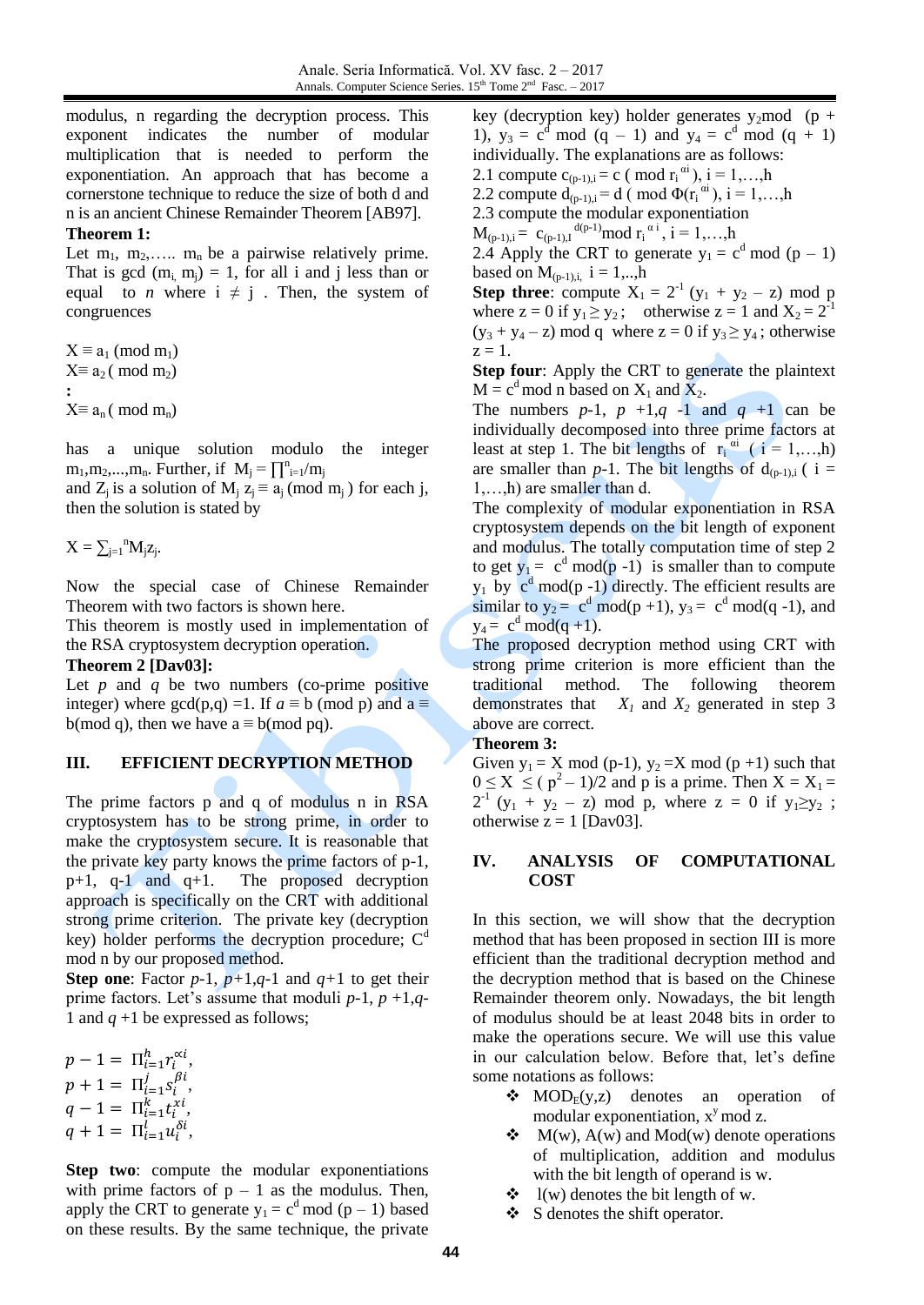As was shown earlier, we implement the decryption operation by computing  $C^d$  (mod n), where *d* is the decryption exponent. The encrypted message can be recovered by repeated modular exponentiation. The modulo operation  $c<sup>d</sup>$  (mod n) can be replace with other equation. According to [Dav03] the modulo operation  $c^d$  (mod n) can be expressed as follows;

 $MOD_E(d, n) = 1.5 \times l(d) [M (l(n) + 2Mod (l(n)) + 1]$ Before we compute the total number of operations for the three methods that we want to compare, three equations concerning the multiplication operation, the addition operation and also the modulus operation will be introduce. These equations are very important in order to do the calculation. The multiplication operations can be expressed as follows

 $MOD_E(d, n) = 1.5 \times l(d) [M (l(n) + 2Mod (l(n)) + 1] (1)$  $M(w) = 3 M(w/2) + 5A(w) + 2s$  (2)  $A (w) = w/32$  (3)  $Mod(w) = Mod(w/2) + 4M(w/2) + 1.5A(w) + 3s(4)$ 

In the first place, assume that all of Mod (32), M(32), A(32) and S take one clock cycle. For convenient, we find all the values of M(w) and  $Mod(w)$  first. Using equations (2) and (3), we get:

$$
M(2048) = 3M (1024) + 5A (2048) + 2s
$$
  
\n= 3M (1024) + 322  
\n= 3[3M (512) + 5A (1024) + 2s] + 322  
\n= 9M (512) + 808  
\n= 9 [3M (256) + 5A (512) + 2s] + 808  
\n= 27M (256) + 1546  
\n= 27 [3M(128) + 5A (256) + 2s] + 1546  
\n= 81M (128) + 2680  
\n= 81M[3M(64)+5A(128)+2s] +2680  
\n= 243M (64) + 4462  
\n= 243[3M (32) + 5A(64) + 2s] +4462  
\n= 729M(32) + 7378  
\n= 8107 clock cycles.  
\n
$$
M(1024) = 3M(512) + 5A (1024) + 2s
$$
\n= 3M(512) +162  
\n= 3[3M(256) +5A (512)+2s] +162  
\n= 9M (256) + 408  
\n= 9[3M (128) +5A (256) +2s] +408  
\n= 27M(128) + 786  
\n= 27[M(64) + 5A (128) +2s] +786  
\n= 81M (64) + 1380  
\n= 81M [3M(32)+5A(64) + 2s] + 1380  
\n= 243M(32) +2352  
\n= 2595 clock cycles.

Using equation  $(2)$ ,  $(3)$  and  $(4)$ 

 $Mod (64) = Mod (32) + 4M (32) + 1.5A (64) + 3s$  = 11 clock cycles  $Mod (128) = Mod (64) + 4M (64) + 1.5A (128) + 3s$ = 80 clock cycles

 $Mod (256) = Mod (128) + 4M (128) + 1.5A (256) + 3s$  $= 363$  clock cycles

 $Mod (512) = Mod (256) + 4M (256) + 1.5A (512) + 3s$  $= 1362$  clock cycles

 $Mod (1024) = Mod (512) + 4M (512) + 1.5A (1024) + 3s$  $= 4657$  clock cycles

 $Mod (2048) = Mod (1024) + 4M (1024) + 1.5A (2048) + 3s$  $= 10479$  clock cycles

The values for multiplication operation, addition operation and modulus operation are M(W), Mod  $(W)$  and  $A(W)$ .

| Table 1. |       |      |      |     |     |    |    |  |
|----------|-------|------|------|-----|-----|----|----|--|
| W(bits)  | 2048  | 1024 | 512  | 256 | 128 | 64 | 32 |  |
| M(W)     | 8107  | 2595 | 811  | 243 | 67  |    |    |  |
| Mod(W)   | 10479 | 4657 | 1362 | 363 | 80  |    |    |  |
|          | 64    | 32   | 16   |     | 4   |    |    |  |

i. Primitive traditional method

$$
MODE (d,n) = 1.5 X 1(d) [M(1(n)) + 2 mod (1(n)) + 1]
$$
  
= 1.5 x 2048 [M (2048) + 2 mod (2048) + 1]  
= 1.5 x 2048 [8107 + 2 (10479) + 1]  
= 1.5 x 2048 [8107 + 20958 + 1]  
= 3072 [29066]  
= 89290752 clock cycles

So, the traditional RSA cryptosystem decryption method should take 89290752 clock cycles.

ii. Method on CRT-RSA

The bit length of two distinct primes is equal in this method, so, the total number of decryption operation for this method can be shown as

Total number =  $2MOD_E(d/2, n/2) + A(1024) + 2M$  $(1024) + \text{mod} (1024)$  $MOD_E = (d/n, n/2) = 1.5 X I(d/2) [M(1(n/2)) + 2mod(I(n/2)) + 1]$  $= 1.5$  x 1024 [M(1024) + 2mod (1024) + 1 ]  $= 1.5 \times 1024 [2595 + 2 (4657) + 1]$  $= 1536$  [2595 + 9315 ]  $= 18293760$  clock cycles Total number =  $2MOD_E(d/2, n/2) + A(1024) + 2M$  $(1024) + \text{mod} (1024)$  $= 2(18293760) + 32 + 2(2595) + 4657$  $= 36597399$  clock cycles

The Method based on the Chinese Remainder Theorem should take 36597399 clock cycles.

iii. Method based on CRT with additional strong prime criterion

In this approach,  $p-1, p+1, q-1$  and  $q+1$  can be factored into atleast three numbers. Without loss of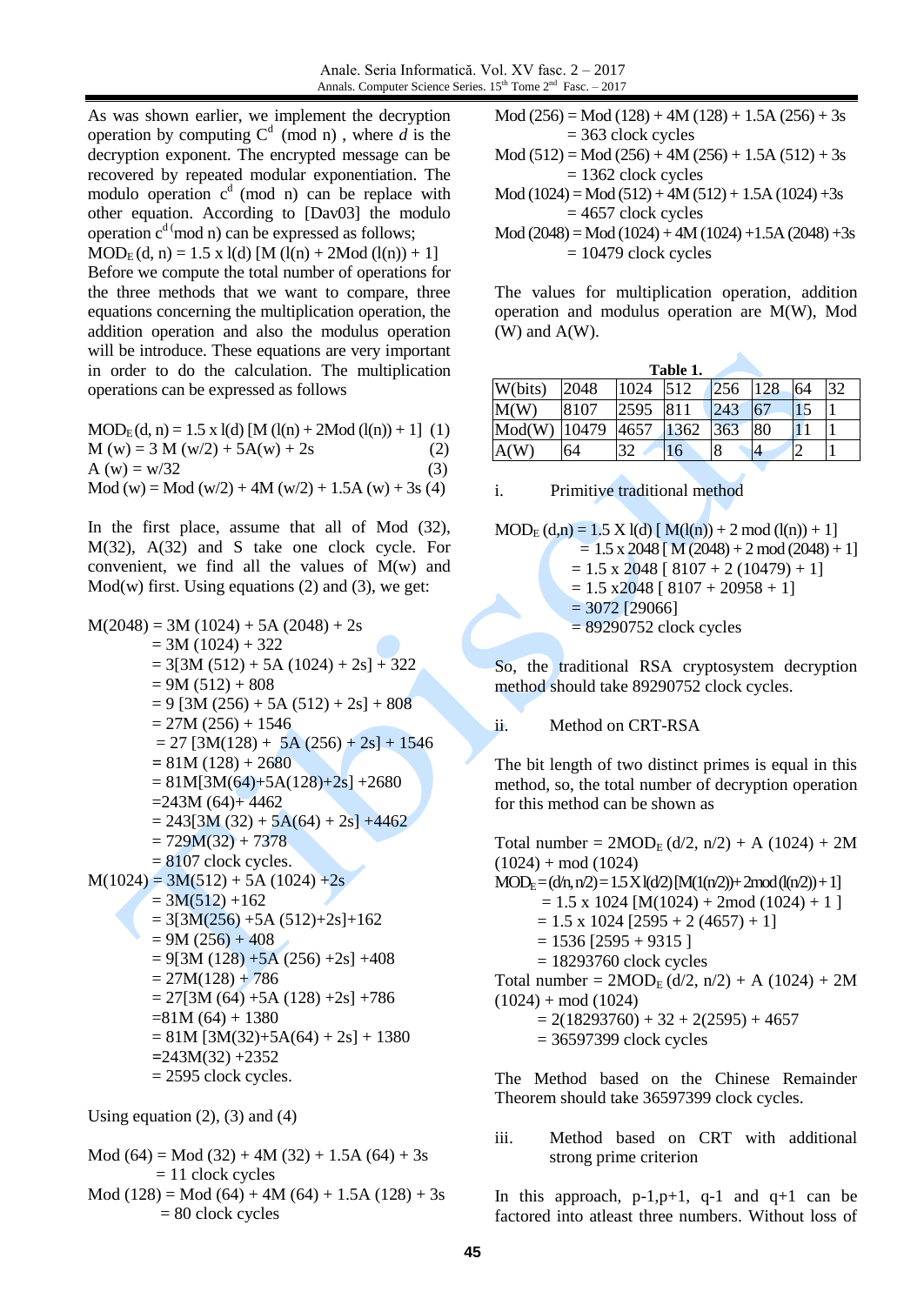generality, assuming that the bit length of the largest prime factor is about  $l(n)/4$  and others are about  $l(n)/8$ . The total decryption operation for this method is;

Total number = 4  $\text{MOD}_{\text{E}}$  (  $d/4, n/4$ ) + 8  $\text{MOD}_{\text{E}}$  ( $d/8$ ,  $n/8$  + 4[A(512) + 2M(512) + mod(512)] +4  $[a(256) + 2M (256) + mod (256)] + 2[A(1024) + M]$  $(1024) + \text{mod} (1024) + A (1024) + 2 M(1024) +$ mod(1024).  $MOD_E$  [d/4,n/4] = 1.5 x 1 (d/4) [ m (l(n/4)] + 2 mod  $[1(n/4) +1]$ .  $= 1.5 \times 512$ [m (512)[m(512) + 2 mod (512) + 1]  $= 768(3536)$  $= 2715648$  clock cycles

Therefore,

Total number =  $4(2715648) + 8(372480) + 4(3000)$  $+ 4(857) + 2(7284) + 9879$  $= 13882307$  clock cycles.

From the above calculation, the CRT method should take about 40% computational cost of the primitive traditional method. It means that 60% computational cost can be reduced if the decryption method based on CRT is implemented. In addition, if the method based on CRT with additional strong prime criterion is implemented, about 84% computational cost can be reduced from the traditional method. Therefore, the method based on CRT with additional strong primes takes only 15% computational cost. More interesting, comparing to the CRT based method, the method on CRT and strong prime take about 37% computational cost, almost 3.2 times faster than the Chinese Remainder Theorem based method.

| <b>Table 2: Evaluation of computational cost</b> |                                  |              |  |  |  |  |  |
|--------------------------------------------------|----------------------------------|--------------|--|--|--|--|--|
| Method                                           | Cost                             | <b>Clock</b> |  |  |  |  |  |
|                                                  | reduction $(\frac{9}{6})$ cycles |              |  |  |  |  |  |
| <b>TRSA</b>                                      | 37                               | 18293760     |  |  |  |  |  |
| <b>RSA-CRT</b>                                   | 60                               | 36597399     |  |  |  |  |  |
| <b>RSA</b> and Strong Prime 84                   |                                  | 13882307     |  |  |  |  |  |



**Figure 1. Comparison of Proposed Approach**

## **V. CONCLUSIONS**

In this paper, we introduced traditional RSA decryption, RSA-CRT, Chinese Remainder Theorem and strong prime for RSA decryption operation. The CRT and strong prime methods is faster and efficient than RSA-CRT and traditional RSA decryption method. The private key decryption d is very significant in RSA algorithm. The cipher-text can only be change to plaintext if the key d is known. Time spent to decrypt the message depends on the efficiency of algorithms to be used. We have improved the efficiency in order to reduce the time spent for decryption. The performance of our proposed method is evaluated on cost reduction and number of operation cycles.

We based our proposed approach on three methods, Primitive traditional method, RSA-CRT method and method based on CRT and Strong prime and comparison between them was evaluated. The method based on CRT and strong prime criterion is the best whereas RSA-CRT performs better than the traditional method.

## **REFERENCES**

- [AB97] **Anderson J. A., Bell J. M.** *Number Theory with Applications*. New Jersey: Prentice-Hall. 1997.
- [Dav03] **Davis T.** *RSA Encryption* [Online]. [Accessed  $10<sup>th</sup>$ , January 2017]. Available from URL: http://www.geometer.org /mathcircles. 2003.
- [H+05] **Hwang R. J., Su F. F., Yeh Y. S., Chen C. Y.** - *An Efficient Decryption Method for RSA Cryptosystem*. AINA'05. 1, 585-590. 2005.
- [Lab11] **Lab R.** *High-Speed RSA Implementation* (2011). URL ftp://ftp.rsasecurity.com/ pub/pdfs/tr201.pdf
- [RSA78] **Rivest R., Shamir A., Adleman L.** *A Method for Obtaining Digital Signatures and Public Key Cryptosystems*. Commun. ACM, 21(2):120–126. Feb. 1978.
- [SG16] **Saheed Y. K., Gbolagade K. A.** *Efficient Image Encryption based on the moduli set*  $\{2^n - 1, 2^n, 2^n + 1\}$ . Al-Hikmah Journal of Pure & Applied Sciences Vol.3. 2016: 15-21.